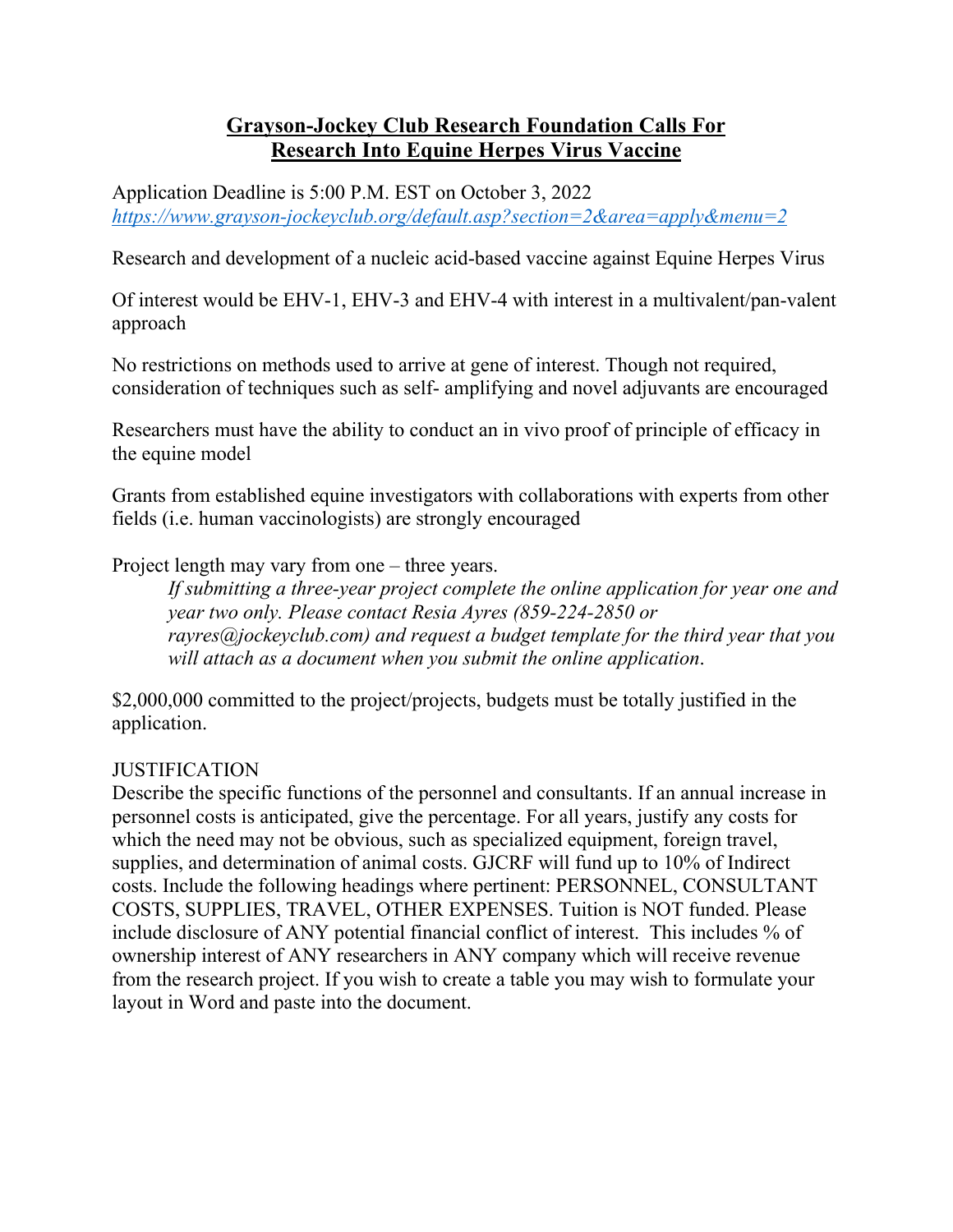## **GRAYSON-JOCKEY CLUB RESEARCH FOUNDATION, INC. FUNDING APPROVAL GENERAL CONDITIONS**

Congratulations on the project at your institution being approved for funding by Grayson-Jockey Club Research Foundation, Inc. ("GJCRF"). Please note that by signing below your funding is subject to and you are bound by the following conditions, which include, without limitation, any and all requirements found in the grant application, the stipulations set forth in the accompanying instructions, or the conditions of grants, all of which are incorporated by reference herein (collectively, the "Conditions"):

- 1. All grant activities shall be carried out in accordance with all applicable laws and regulations, including, without limitation, all legal, health and safety, ethical and regulatory requirements.
- 2. You agree that you are responsible for any expenditure that exceeds the amount of the grant awarded.
- 3. If requested by GJCRF, you agree to repay to GJCRF any part of an approved grant fund that (i) has not been spent at the completion of the project, or (ii) was used in breach of these Conditions.
- 4. You agree to submit to GJCRF such financial or other informational reports relating to grant activities as GJCRF shall reasonably request. To ensure compliance with the terms of any awarded grant, GJCRF reserves the right to inspect and audit an applicant's accounts, systems, facilities and financial or other records relating to grant activities upon reasonable notice and at GJCRF's expense.
- 5. GJCRF reserves the right to amend these Conditions from time to time, and such changes will apply to your grant upon publication on our Web site: [http://www.grayson-jockeyclub.org/].
- 6. Any press release or public statement by a grant recipient about any grant must be reviewed and approved in advance of publication by GJCRF.
- 7. The parties recognize that the grant activities may lead to the creation of marketable intellectual property ("Invention"). You agree to (a) take commercially reasonable steps to bring any Invention to commercial application in a reasonable period of time (based upon the type of Invention) after issuance of a patent or other clear determination of commercial value and (b) share with GJCRF Net Royalty Income derived from the exploitation of any Invention based upon the proportionate amount of funding GJCRF contributed to the development of the Invention versus the amount that You and/or your other funding sources contributed to such development. Net Royalty Income shall mean gross income You receive from the commercialization of an Invention minus your direct expenses of maintaining and commercializing the Invention. . You agree that if you license an Invention to another party for commercialization, such license agreement shall include an obligation on the part of the licensee to exert its best efforts to commercialize the Invention in a diligent manner and meet appropriate diligence requirements and concrete development milestones to avoid termination of the license. You further agree that you will monitor performance of the licensee relative to such requirements and milestones.